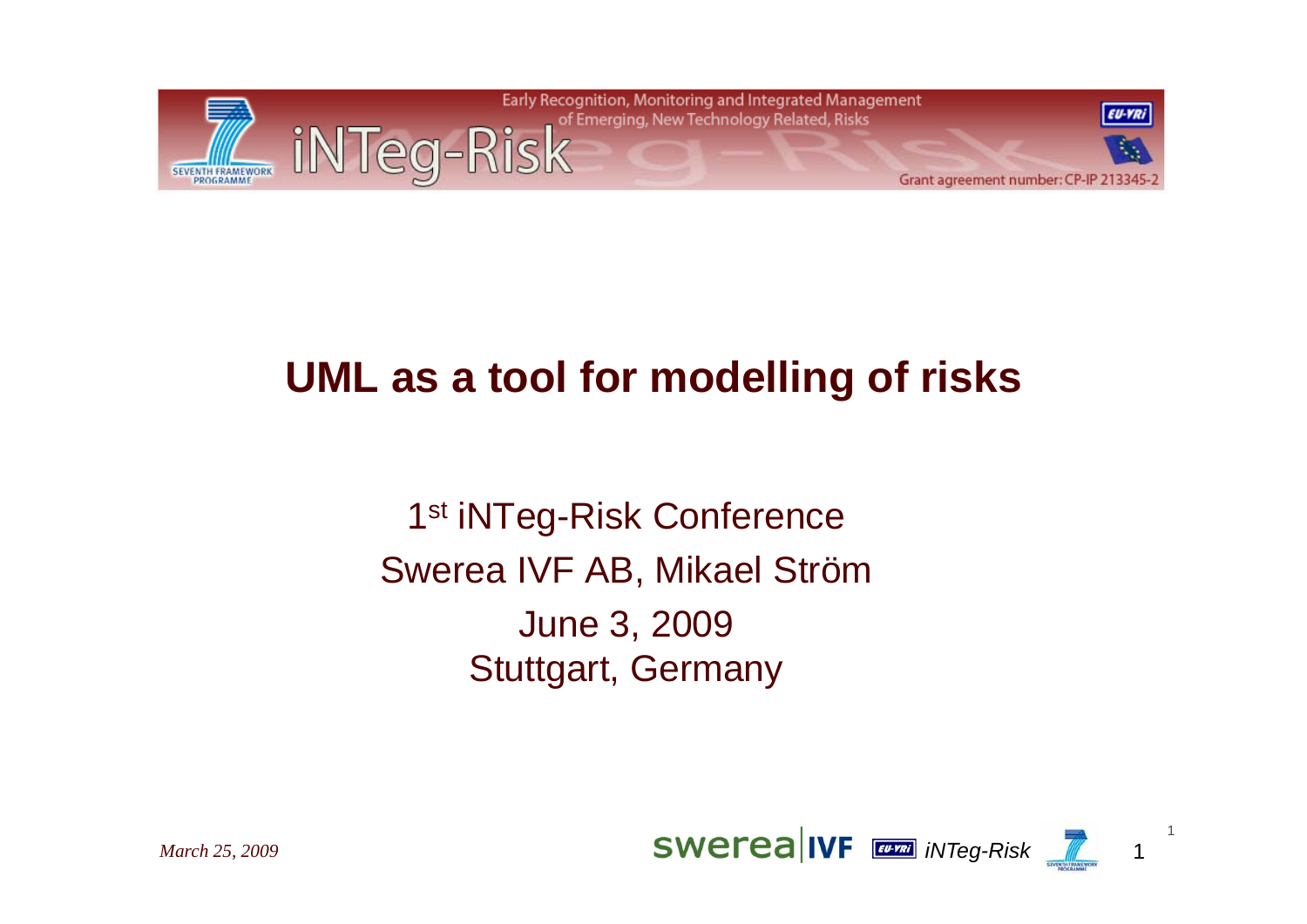1 A model 2 What is UML 3 Example of UML diagrams 4 Examples of UML in risk management 5 Work process of task 2.2.4

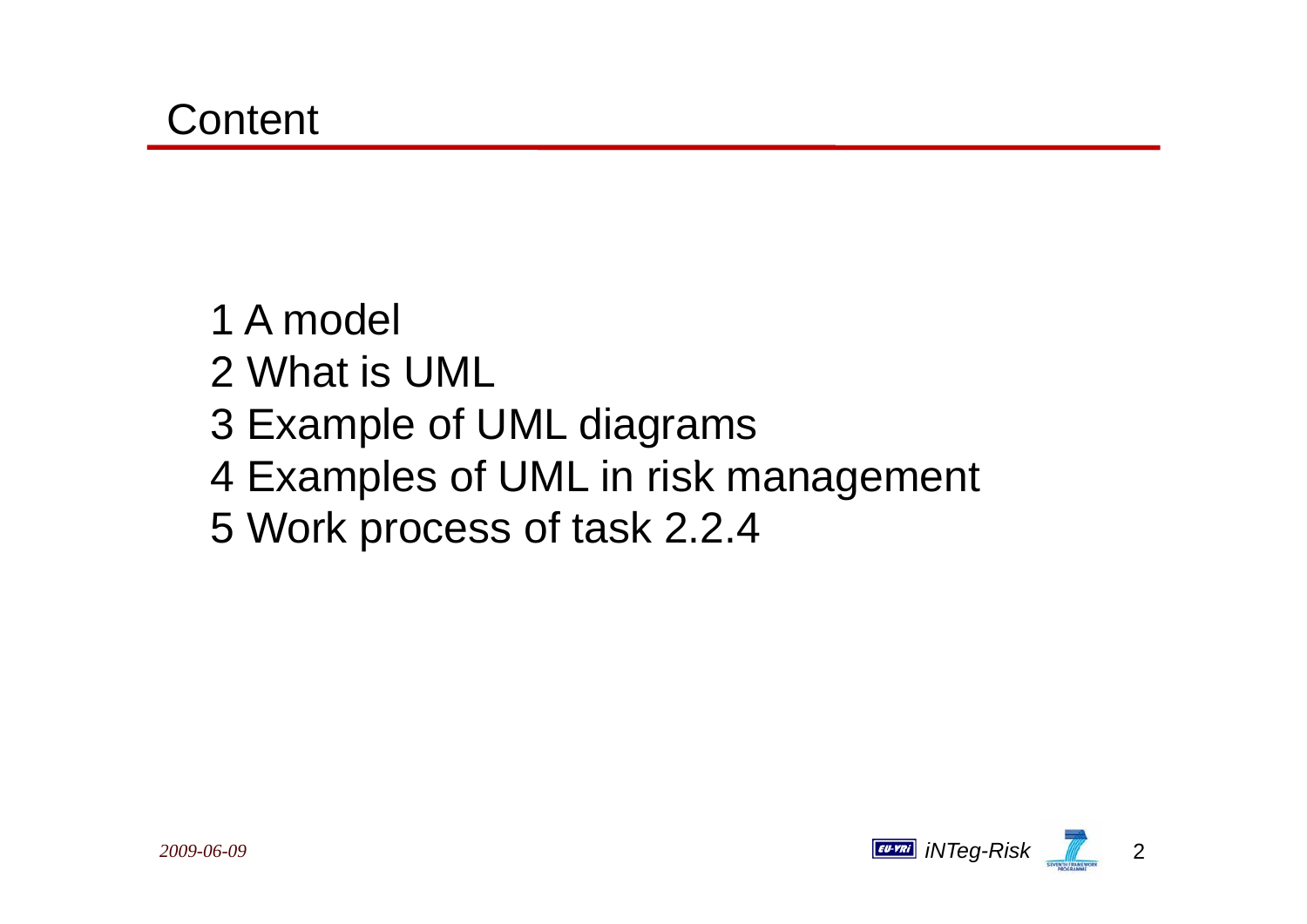### Models are often simplified representations of reality



We select modelling method depending on what we want to model and what we want to enlighten/ emphasise/ communicate/ understand.

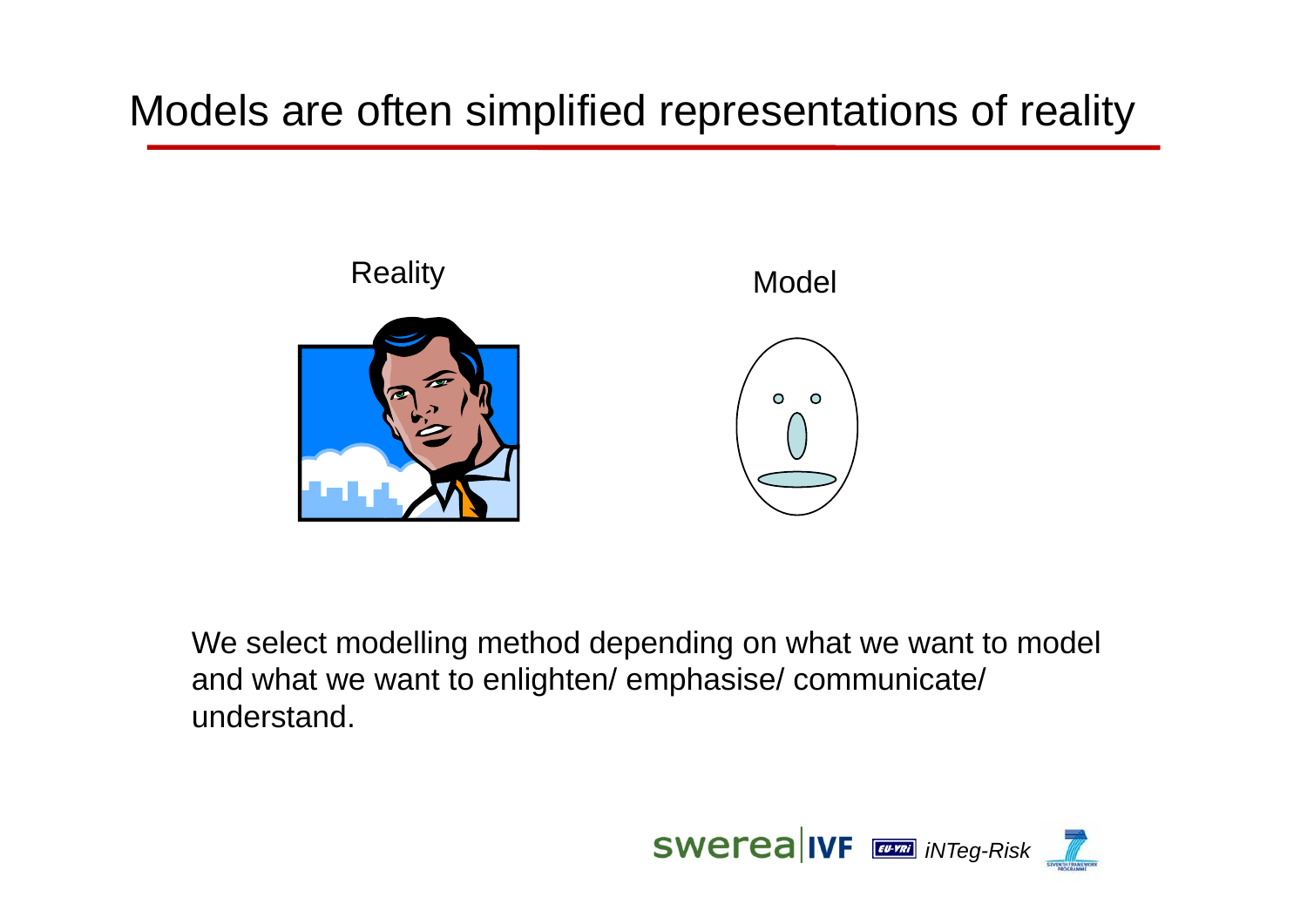UML is an abbreviation of Unified Modeling Language

UML was created by OMG™ – Object Management Group is an international, open membership, not-for-profit computer industry consortium. OMG Task Forces develop enterprise integration standards for a wide range of technologies, and an even wider range of industries. OMG's modeling standards enable powerful visual design, execution and maintenance of software and other processes.

Fist version UML 1.0 came in 1997

Today we have UML 2.1 and its definition and other useful documents are free to download from: www.omg.org

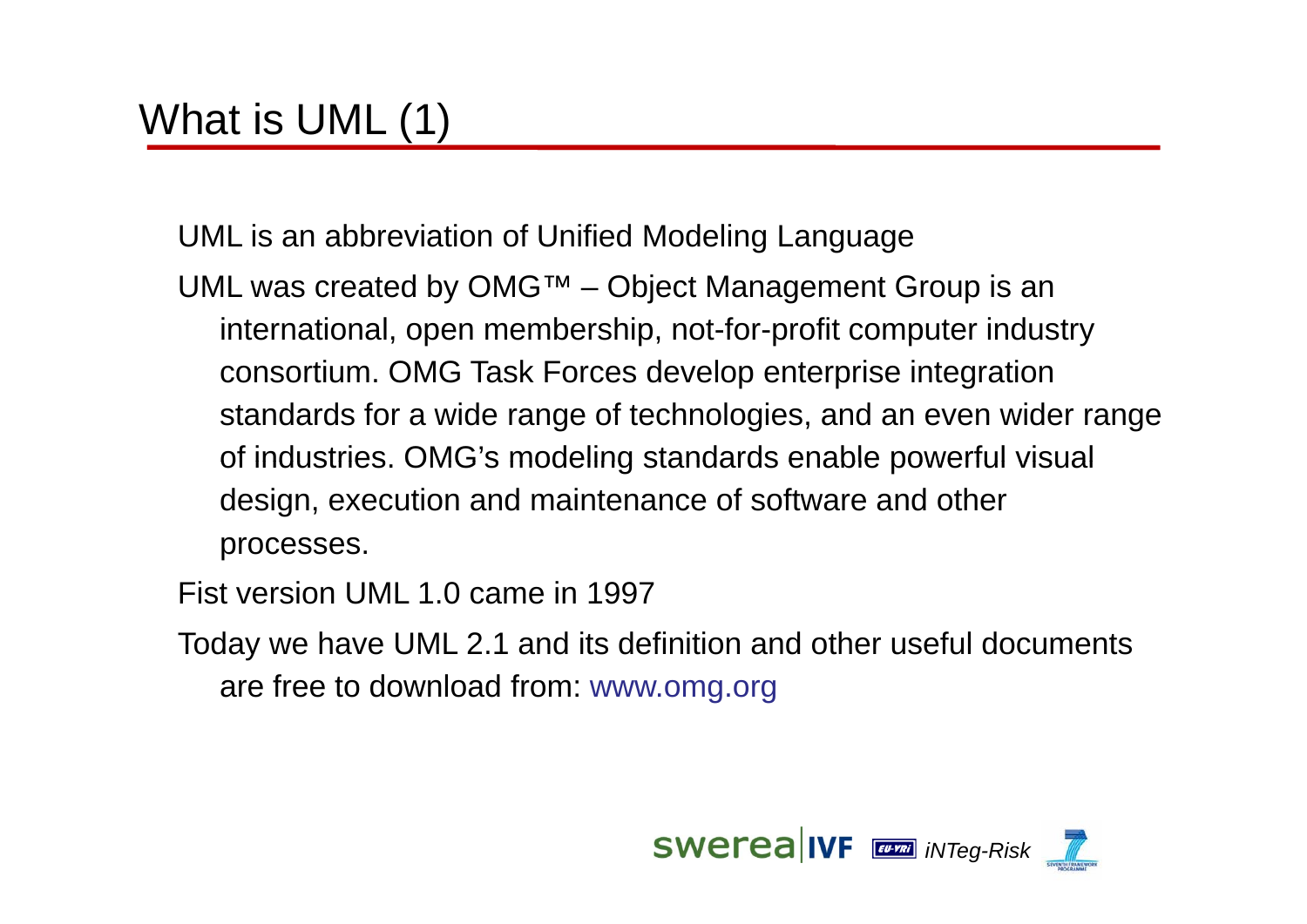# What is UML (2)

# UML :

- Is a modelling method and has a graphical notation
- **Has 13 different types of diagrams**
- Is highly object oriented
- Can be used to model business processes, software systems, physical systems, information and many other things
- Is not limited in any way to software and electronics even if the origin of UML is in that area







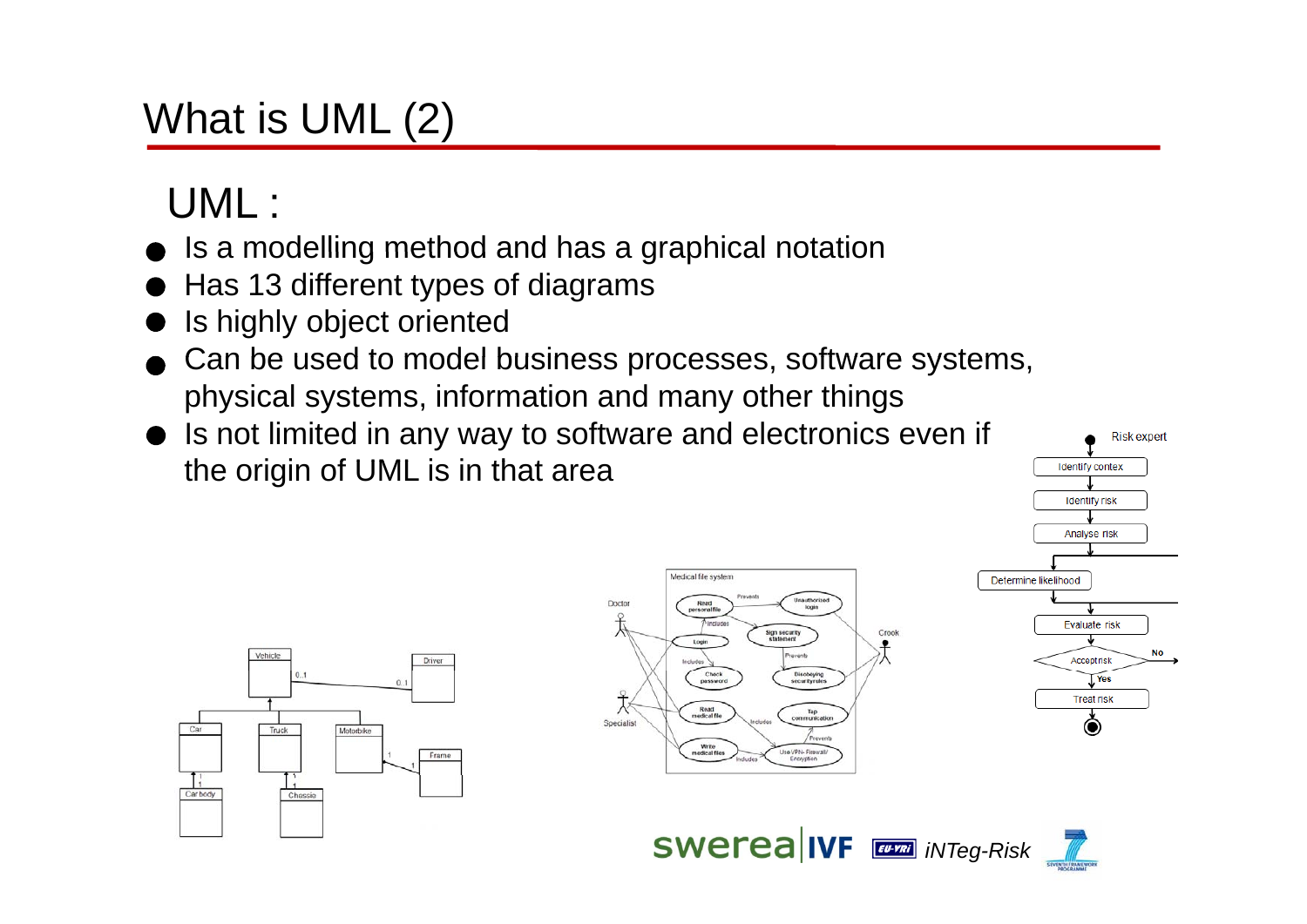#### Use case diagram

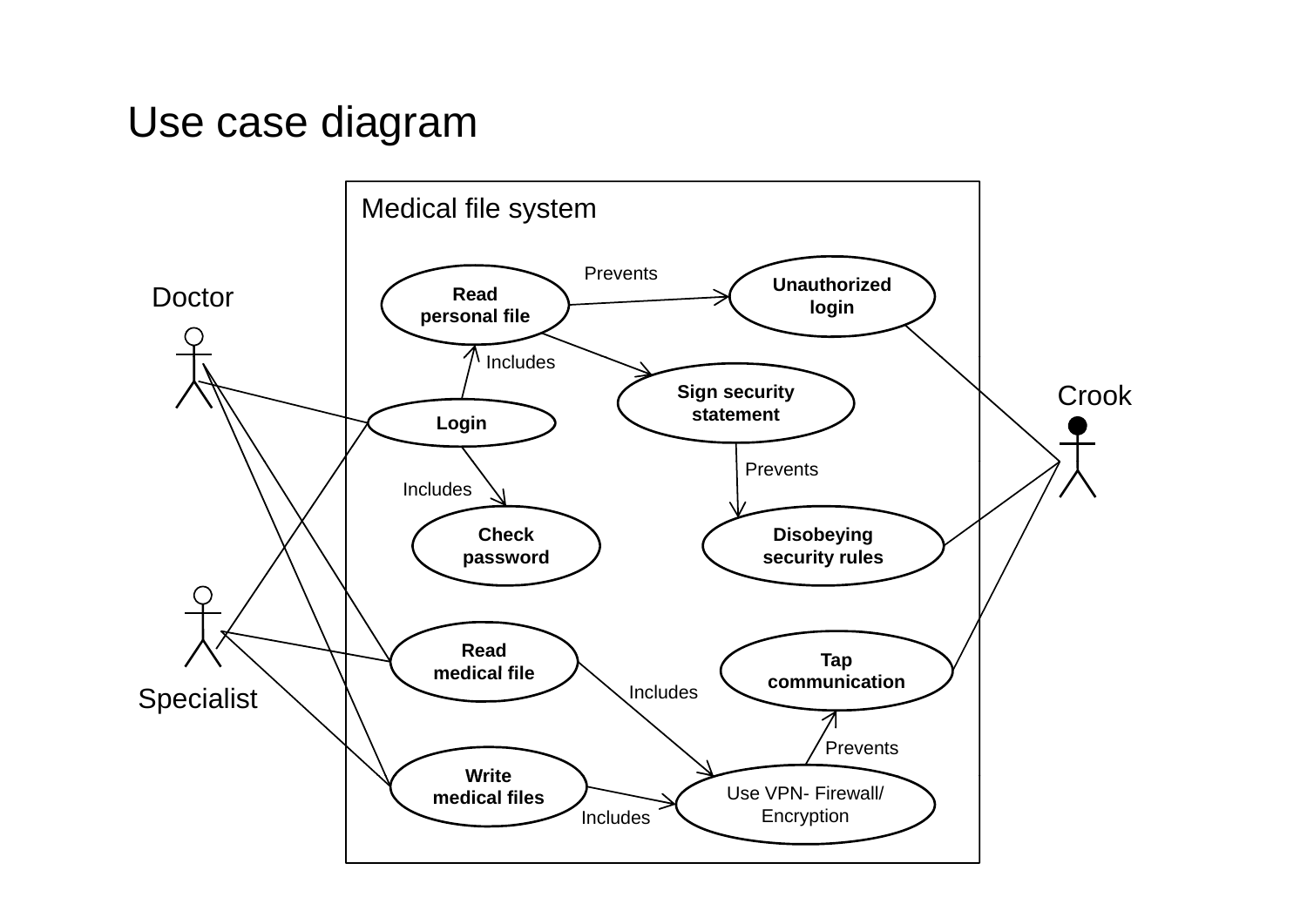## Activity diagram

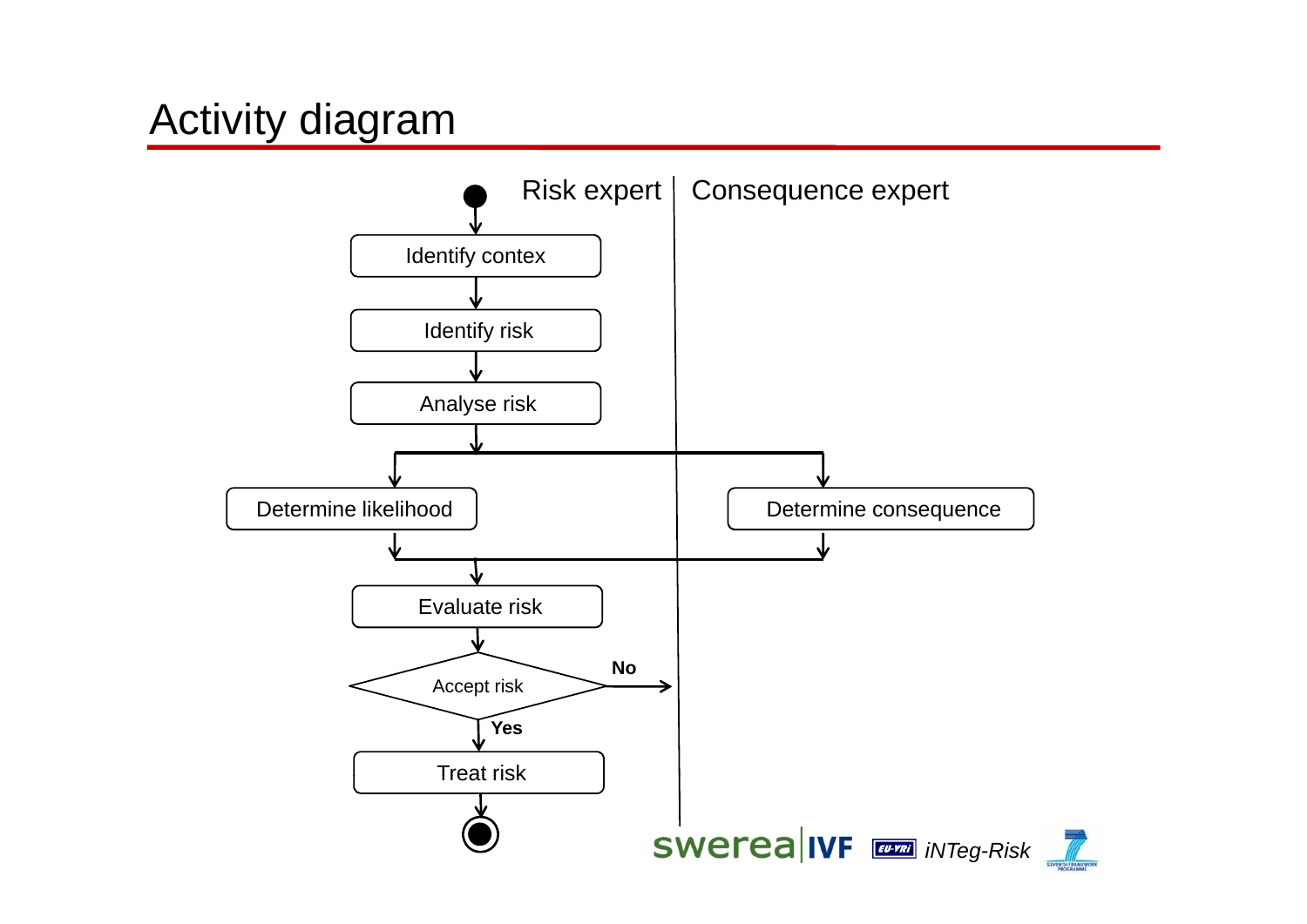One Class definition (simplyfied example) Many instances / objects One

Many instances / objects



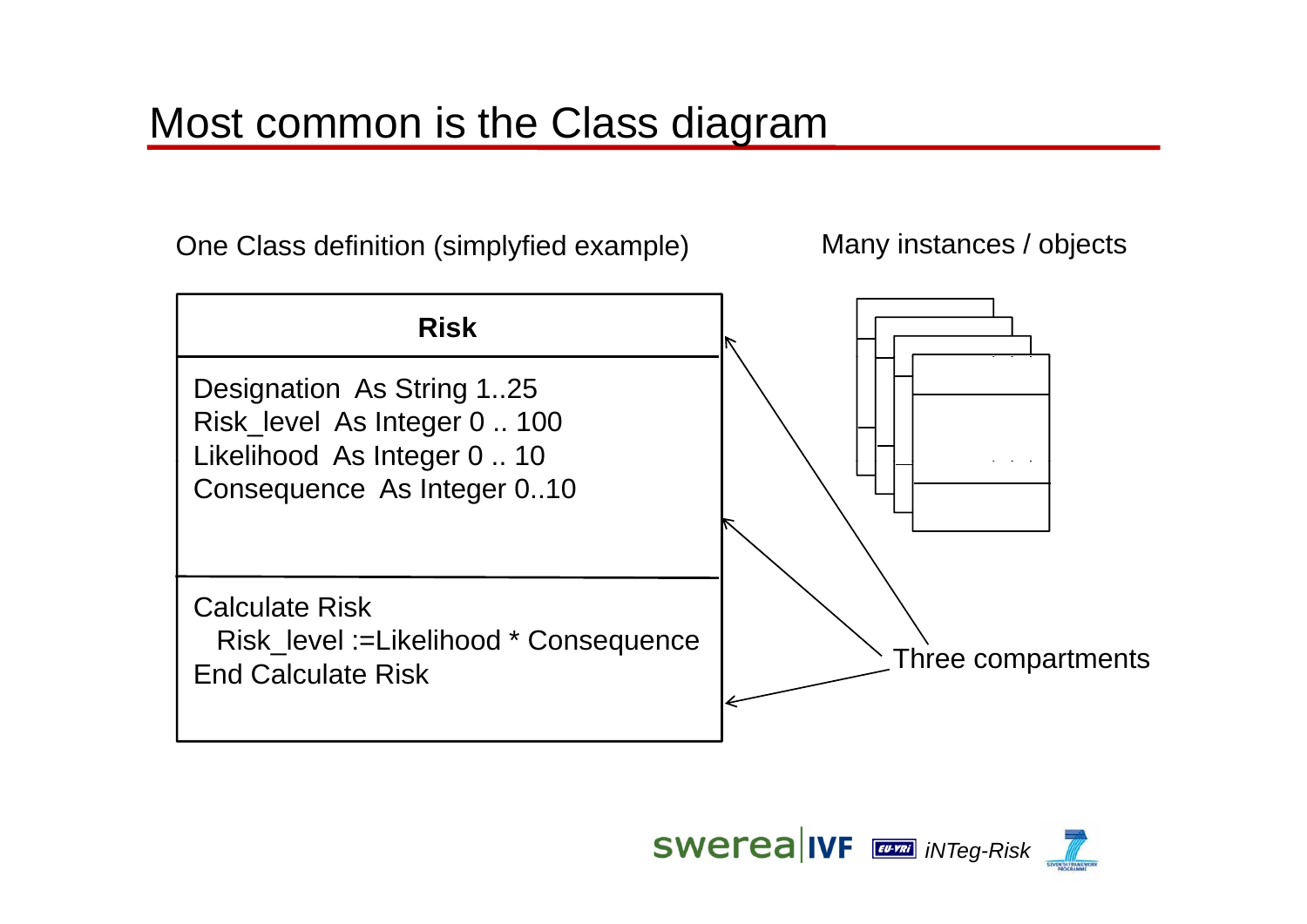### Relations of Class diagrams

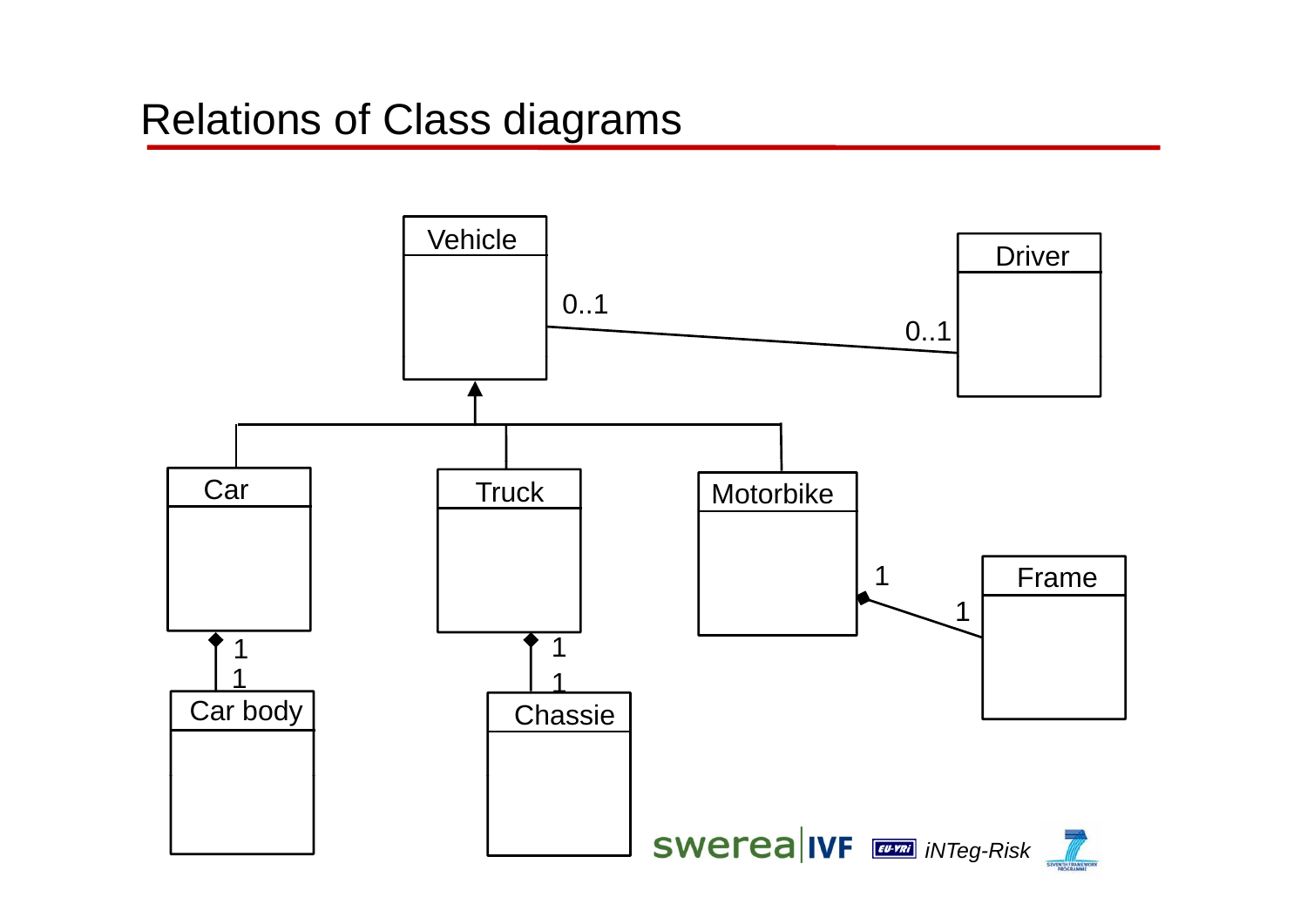**Riskmanagement process**



Ref: Coras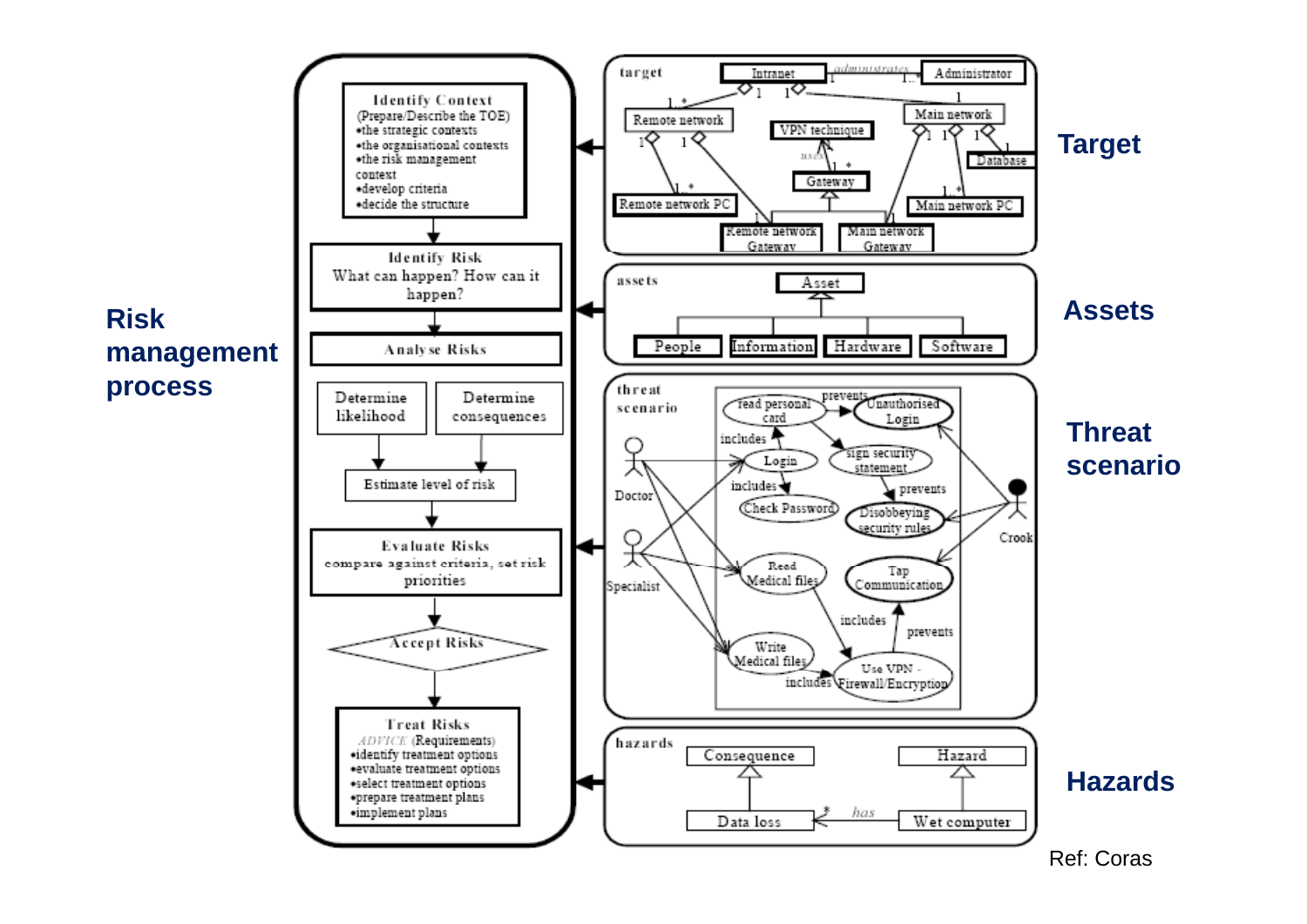### State chart diagram

Troll in First-Person Shooter (FPS) game

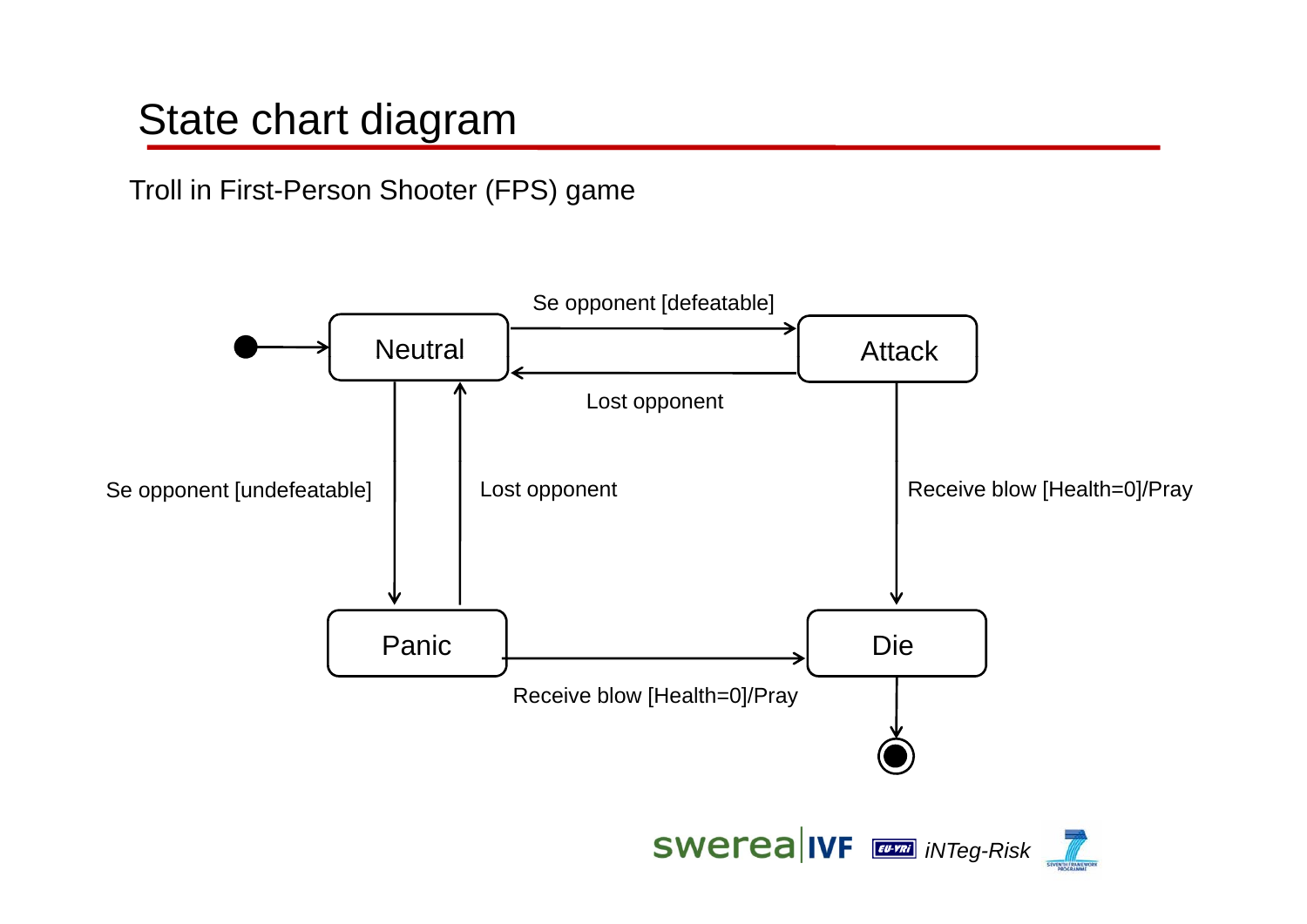### The CORAS Language as an example



| <b>Treatment Category</b> | Abbreviation |
|---------------------------|--------------|
| avoid                     | av           |
| decrease likelihood       | dl           |
| decrease consequence      | dc           |
| share                     | sh           |
| retain                    | re           |

Table 2: Treatment category abbreviations

Figure 1: Basic building blocks of the CORAS diagrams

| Vertex             | Instance       |
|--------------------|----------------|
| party              | р              |
| asset              | a              |
| deliberate threat  | dt             |
| accidental threat  | at             |
| non-human threat   | nht            |
| threat scenario    | ts             |
| unwanted incident  | $\overline{u}$ |
| risk               | r              |
| treatment scenario | trs            |

| Annotation        | Instance                     |
|-------------------|------------------------------|
| vulnerability     | $v = \{v\} = V_1$            |
| vulnerability set | $V_n = \{v_1, \ldots, v_n\}$ |
| likelihood        |                              |
| consequence       | C                            |
| risk value        | rv                           |
| risk function     |                              |

Table 1: Naming conventions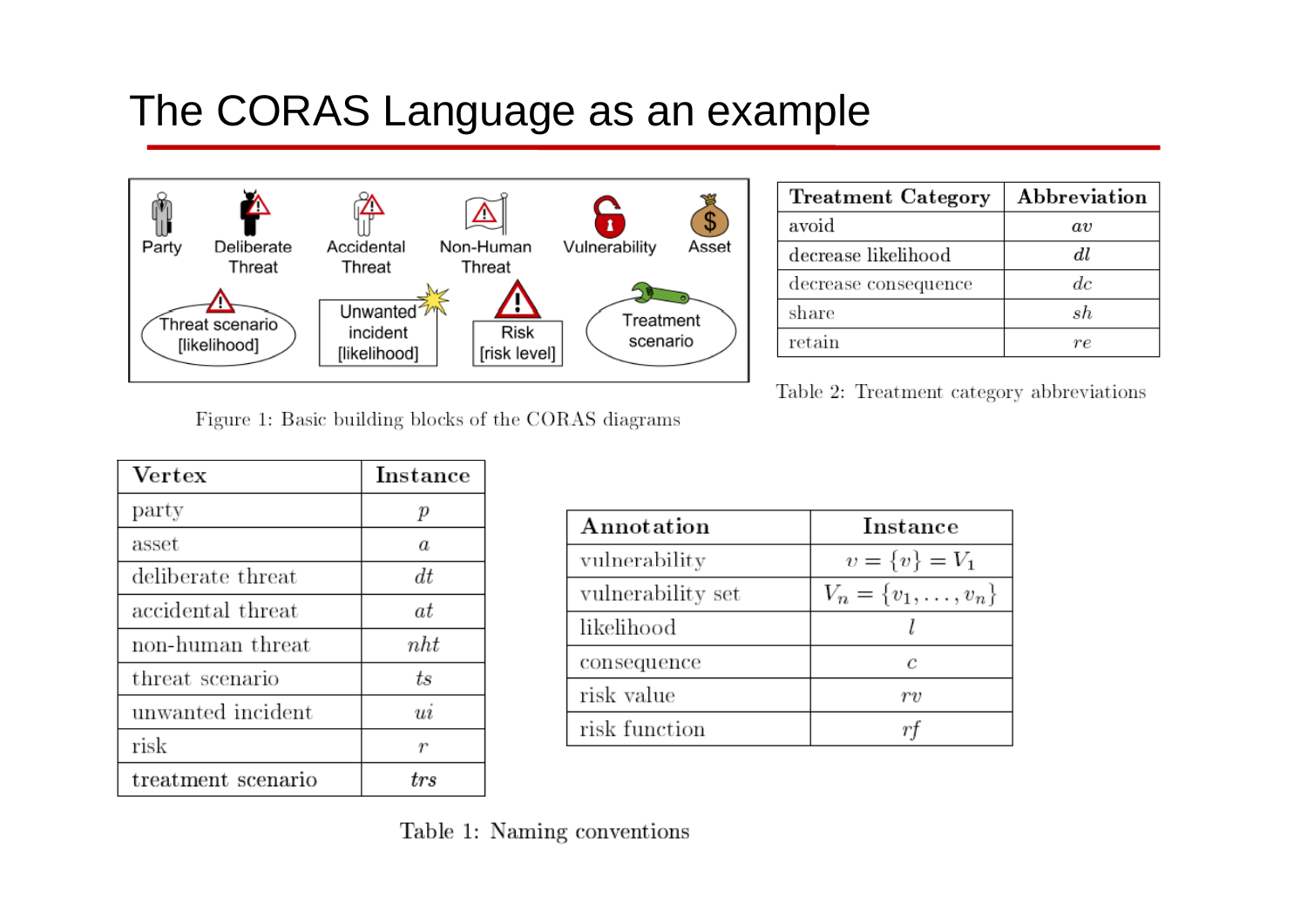### CORAS Security Risk Modeling Language

The syntax is an extension of UML



Figure 12: Graphical syntax of treatment diagrams

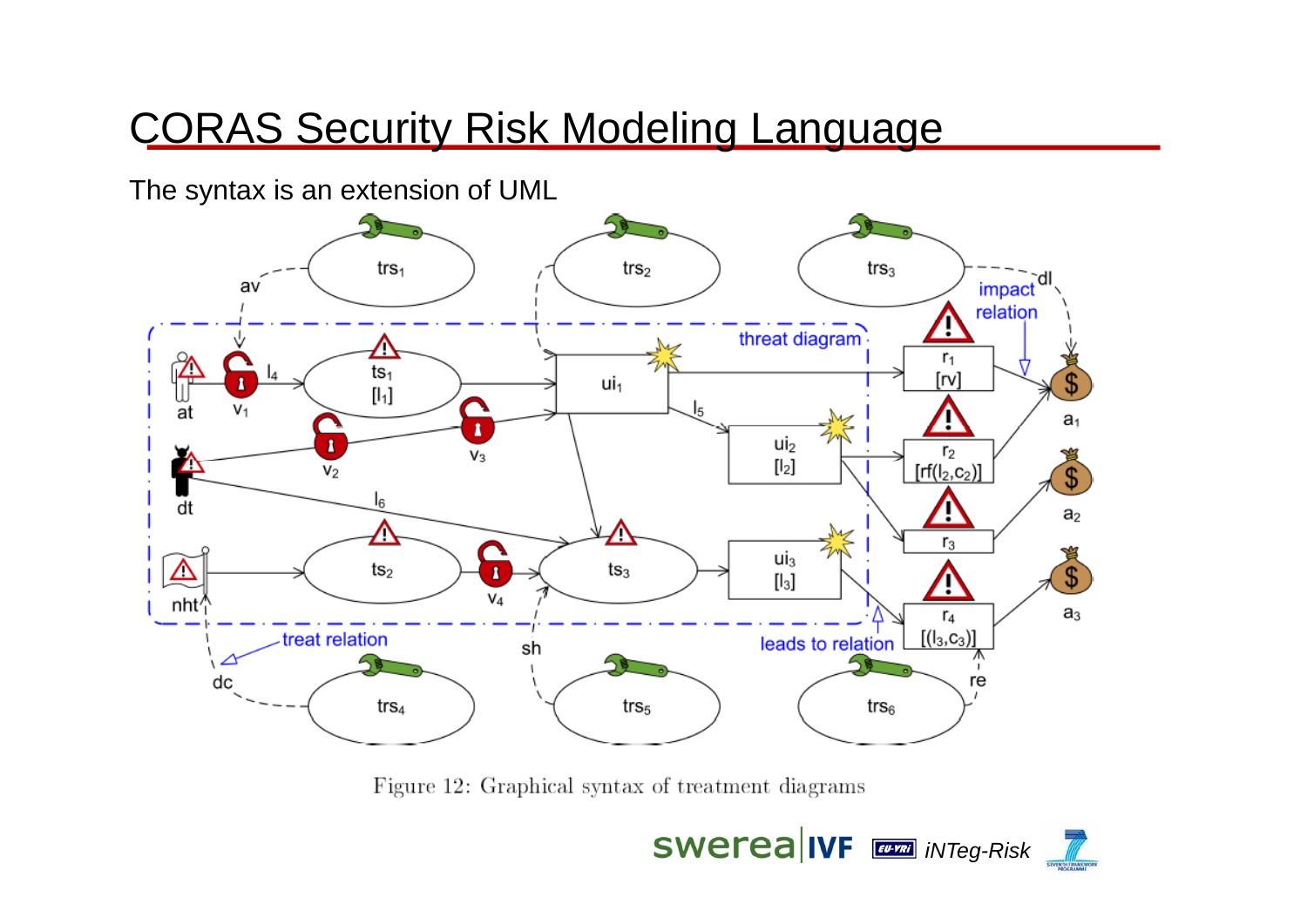### With UML of today we can model:

| <b>What to model</b>                                                               | Diagram to use ?                                                          |
|------------------------------------------------------------------------------------|---------------------------------------------------------------------------|
| <b>Target Systems</b>                                                              | Class diagram, Componet diagrams, Deployment diagrams,<br>Object diagrams |
| Target system behaviour                                                            | State diagrams, Use cases, Sequence diagrams                              |
| <b>Risks</b>                                                                       | Class diagrams                                                            |
| Risk management processes                                                          | Activity diagrams, Use cases                                              |
| <b>Dependencies</b>                                                                | Class diagrams, object diagrams, State diagrams                           |
| Things that we want to put<br>focus on regarding risks in<br>emerging technologies | iNteg-Risk developed diagram, stereotypes                                 |
|                                                                                    |                                                                           |

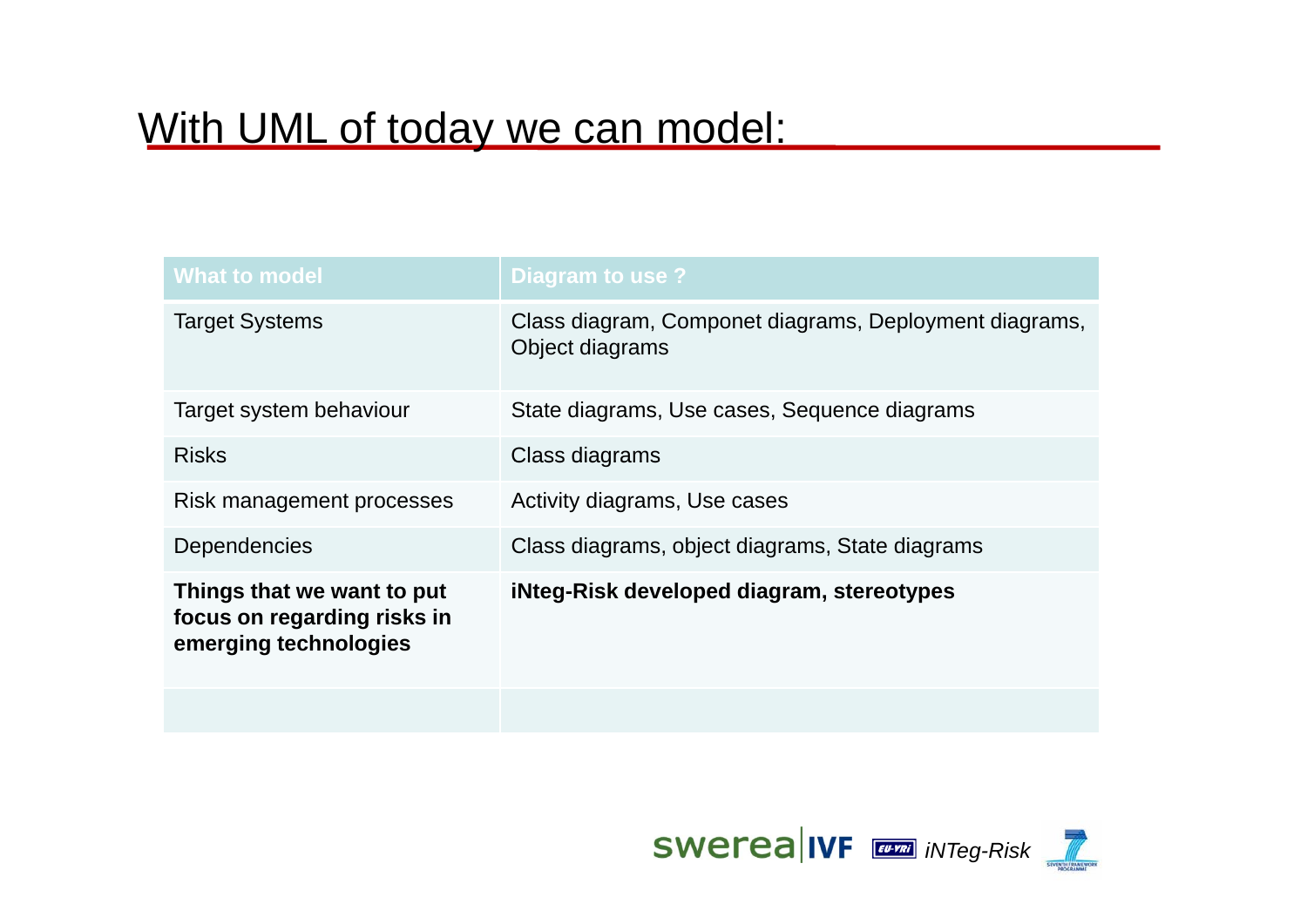#### Work process of Task 2.2.4



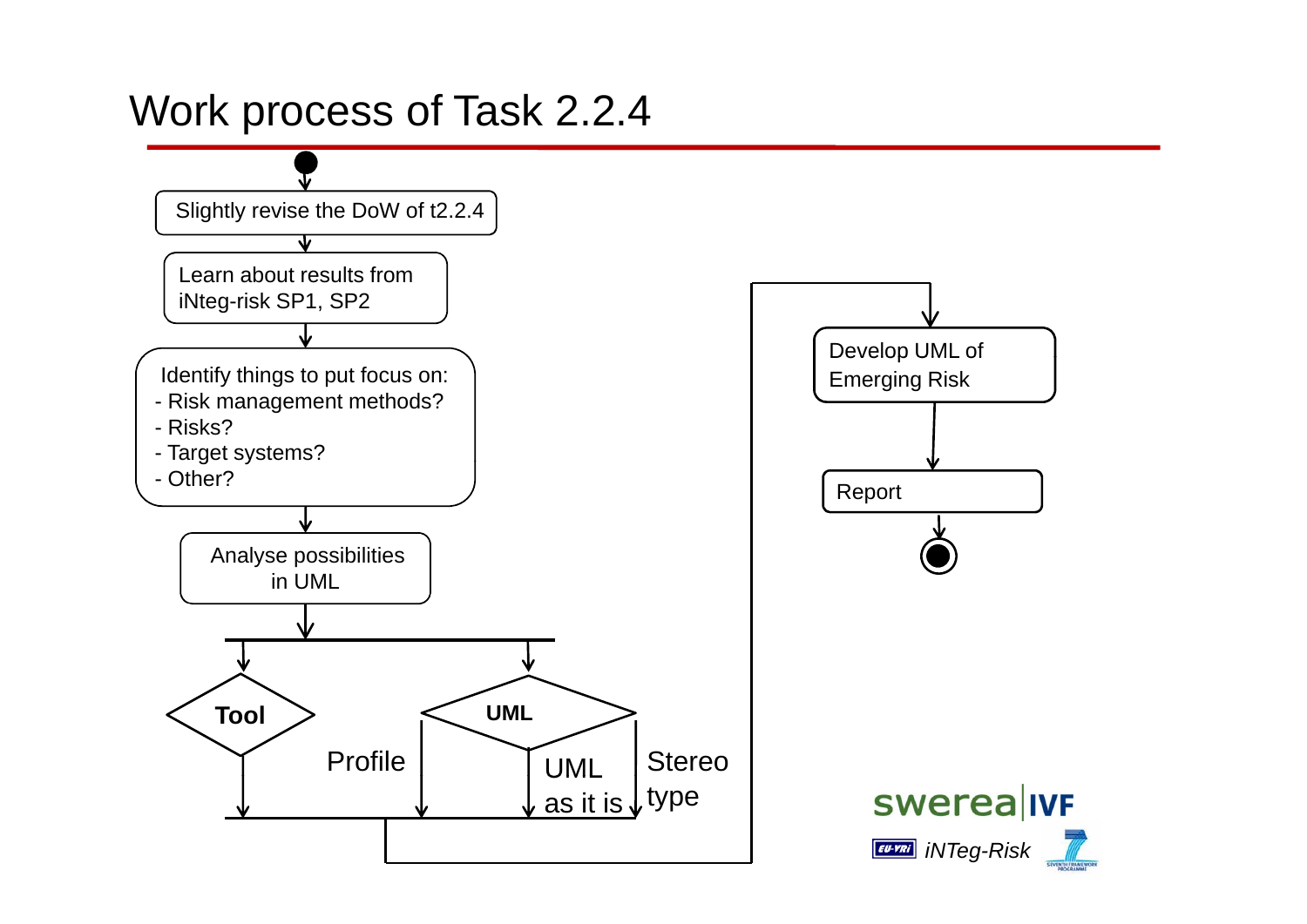# 13 different UML diagrams

| <b>Diagram type</b>         | What can be modeled                                                                    |
|-----------------------------|----------------------------------------------------------------------------------------|
| Use Case                    | Interaction between target system and users or external systems                        |
| <b>Activity</b>             | Sequential and parallel activities within a system                                     |
| <b>Class</b>                | Classes, types, interfaces and relationships                                           |
| Object                      | Object instances between classes defined in class diagrams of a system                 |
| Sequence                    | Interaction between objects where the order of the interaction is important            |
| Communication               | The way objects interact and the connections that are needed to support interaction    |
| Timing                      | Interactions between objects where timing is essential                                 |
| <b>Interaction Overview</b> | Used to bring sequence communication, and timing diagrams together                     |
| <b>Composite Structure</b>  | The internals of a class or component                                                  |
| Componen                    | Components within a system and the interfaces they use to interact with each other     |
| Package                     | The hierarchical organization of groups of classes and components                      |
| <b>State Machine</b>        | The state of an object throughout its lifetime and the event that can change the state |
| Deployment                  | How your system is finally deployed in a given real world situation                    |